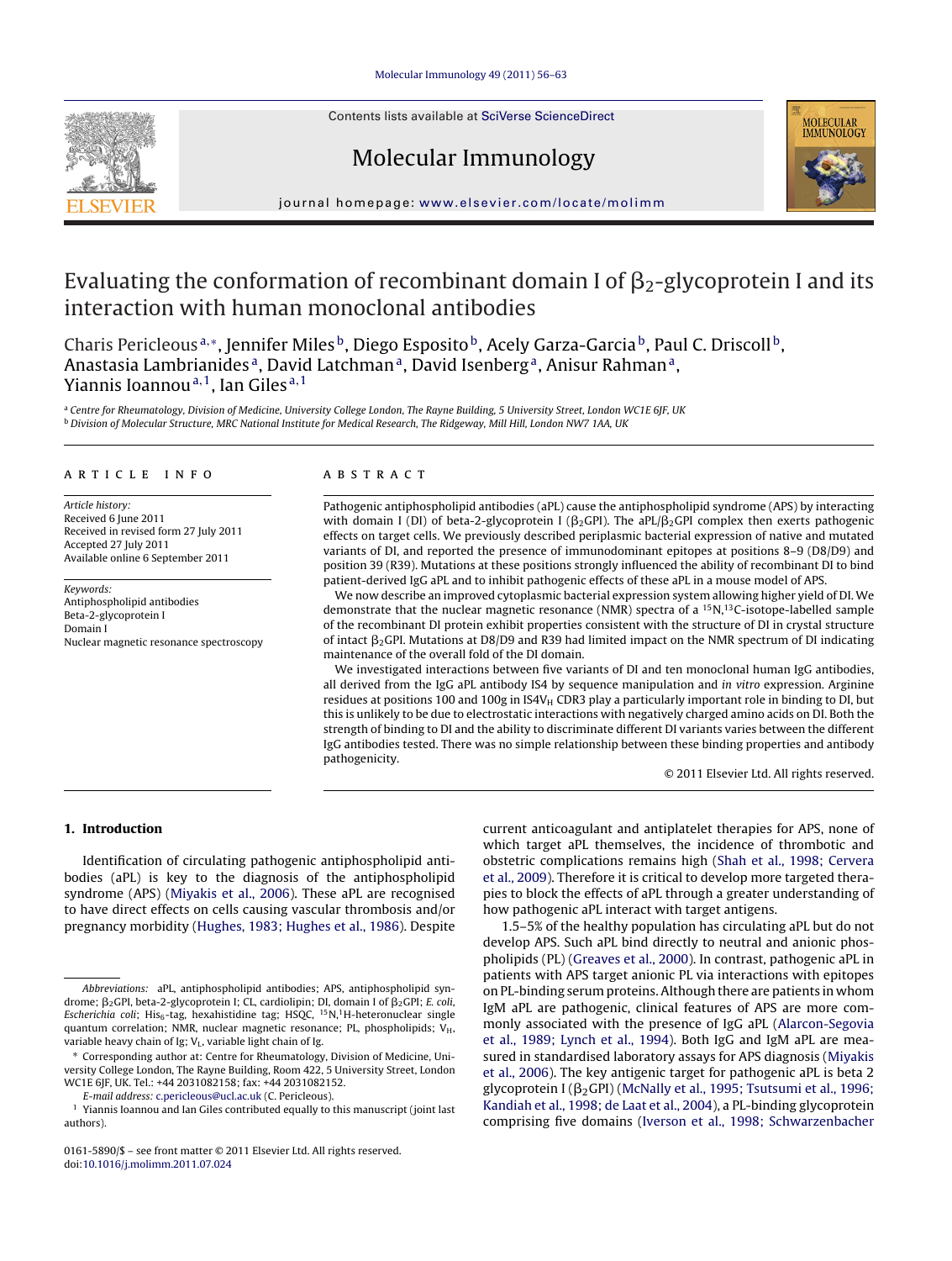et [al.,](#page-7-0) [1999\).](#page-7-0) Studies from several groups using different experimental methods have all identified the N-terminal domain (Domain I or DI) as the major site of epitopes bound by pathogenic aPL [\(Iverson](#page-7-0) et [al.,](#page-7-0) [1998;](#page-7-0) [Reddel](#page-7-0) et [al.,](#page-7-0) [2000;](#page-7-0) [McNeeley](#page-7-0) et [al.,](#page-7-0) [2001;](#page-7-0) [de](#page-7-0) [Laat](#page-7-0) et [al.,](#page-7-0) [2005\).](#page-7-0)

We developed the first bacterial expression system for DI ([Ioannou](#page-7-0) et [al.,](#page-7-0) [2006\)](#page-7-0) and used it to create a number of mutagenised DI variants ([Ioannou](#page-7-0) et [al.,](#page-7-0) [2006,](#page-7-0) [2007\).](#page-7-0) We found that polyclonal IgG purified from patients with APS (APS-IgG) showed significantly higher binding to wild type/native DI (n-DI) than IgG purified from healthy and disease controls. This binding was highly dependent on the presence of an arginine residue at position 39 (R39) in DI and was enhanced by mutagenesis of two aspartic acid residues at positions 8 and 9 to serine and glycine respectively (D8S/D9G). Furthermore, we showed in a mouse model of APS that n-DI and DI(D8S/D9G) but not DI(R39S) inhibited the induction of thrombosis by passive transfer of IgG from a patient with APS [\(Ioannou](#page-7-0) et [al.,](#page-7-0) [2009\).](#page-7-0) Thus, both recombinant n-DI and DI(D8S,D9G) are potential therapeutic agents in APS, which could be used to block the aPL–DI interaction in vivo. In order to develop this potential, it was necessary to improve the bacterial expression system to give higher yield. This study describes how we have done this by switching from expression of DI in the bacterial periplasm to expression in the form of cytoplasmic inclusion bodies from which DI can be re-folded. It was also important to show that the three-dimensional structure of the recombinant DI produced is not significantly different from that of DI in native whole  $\beta_2$ GPI. Any major differences could alter the stability or immunogenicity of the recombinant products, ultimately affecting their potential for use as therapeutic agents. In the current study, we have used nuclear magnetic resonance (NMR) spectroscopy to probe the structure of recombinant n-DI, DI(D8S/D9G) and DI(R39S) in solution.

Our previous results using polyclonal IgG from patients with APS (APS-IgG) ([Ioannou](#page-7-0) et [al.,](#page-7-0) [2007\)](#page-7-0) led us to hypothesise that pathogenicity of IgG aPL may correlate with strong binding to n-DI and the DI(D8S/D9G) mutant but weak binding to DI in which R39 has been altered to either serine or lysine (DI(R39S) and DI(R39K), respectively). Conversely, non-pathogenic aPL might either fail to bind DI at all or fail to discriminate between the different mutagenised forms. Polyclonal IgG samples from patients contain a mixture of IgG species with different sequences and binding properties, only some of which are pathogenic. Thus studies on polyclonal IgG cannot be used for precise elucidation of the relationship between small sequence changes in antibody or antigen, the ability of antibody to bind DI, and pathogenicity. Such studies require the availability of a panel of monoclonal antibodies whose sequence, binding and pathogenic properties are known. We have exactly such a panel of monoclonal human IgG, generated from our previous extensive mutagenesis and binding studies on IS4, a monoclonal IgG aPL derived from a patient with APS [\(Zhu](#page-7-0) et [al.,](#page-7-0) [1999\)](#page-7-0) that is thrombogenic in mice [\(Pierangeli](#page-7-0) et [al.,](#page-7-0) [2000\).](#page-7-0) We previously tested the binding properties of monoclonal antibodies derived from IS4 by mutagenesis of its heavy chain variable region ( $V_H$ ) and/or exchange of the light chain variable region  $(V_L)$  with  $V_L$  derived from the same germline gene that differ solely in their pattern of somatic mutations. We found that altering certain arginine residues in  $IS4V_H$  and/or exchanging the paired  $V<sub>L</sub>$  had dramatic effects on binding to different antigens including various PL,  $\beta_2$ GPI and thrombin ([Giles](#page-7-0) et [al.,](#page-7-0) [2003,](#page-7-0) [2005,](#page-7-0) [2006,](#page-7-0) [2009\).](#page-7-0) Two such  $V_H/V_L$  combinations were thrombogenic in mice ([Giles](#page-7-0) et [al.,](#page-7-0) [2009\)](#page-7-0) and this pathogenicity most closely correlated with binding to thrombin rather than cardiolipin (CL) or  $\beta_2$ GPI. In this study we report binding of these pathogenic and non-pathogenic  $V_H/V_L$  combinations to n-DI and mutated DI.

#### **2. Materials and methods**

#### 2.1. Human monoclonal IgG antibodies

Generation of the panel of human recombinant monoclonal IgG antibodies derived from IS4 and B3 (a human monoclonal IgG anti-nucleosome antibody) has been described previously [\(Giles](#page-7-0) et [al.,](#page-7-0) [2003,](#page-7-0) [2005,](#page-7-0) [2006\).](#page-7-0) In brief, we studied five mutant forms of IS4V $H$  with particular arginine residues in CDR3 mutated to serine. These mutants were named: IS4V $H$ i&ii containing two arginine to serine mutations at R96 and R97; IS4V $_{\rm H}$ iii and IS4V $_{\rm H}$ iv each containing single mutations of arginine residues R100 and R100g respectively; IS4V $H$ iii&iv with combined R100 and R100g mutations; and  $IS4V_Hx$  containing all four (R96, R97, R100 and  $R100g$ ) mutations. Native or mutated IS4V $_H$  was paired with either  $IS4V<sub>L</sub>$  or  $B3V<sub>L</sub>$  (both derived from the 2a2 germline gene and differing solely in their pattern of somatic mutations) and stable expression of each  $V_H/V_L$  combination was established in CHO cells ([Giles](#page-7-0) [et](#page-7-0) [al.,](#page-7-0) [2006\).](#page-7-0) Large-scale production and purification of IgG was outsourced to Chemicon Europe Ltd. (Southampton, UK) and Harlan Ltd. (Leicester, UK). Concentration of IgG was confirmed by ELISA [\(Giles](#page-7-0) et [al.,](#page-7-0) [2003\)](#page-7-0) and spectrophotometry. The binding and functional properties of the ten monoclonal antibodies used in this study have been previously described [\(Giles](#page-7-0) et [al.,](#page-7-0) [2003,](#page-7-0) [2005,](#page-7-0) [2006\).](#page-7-0) Binding of IgG (at 500 ng/ml) to CL,  $\beta_2$ GPI and DI proteins (coated upon nickel plates at  $10 \mu$ g/ml) was measured by direct ELISA ([Giles](#page-7-0) [et](#page-7-0) [al.,](#page-7-0) [2006;](#page-7-0) [Ioannou](#page-7-0) et [al.,](#page-7-0) [2006,](#page-7-0) [2007\).](#page-7-0)

# 2.2. Bacterial periplasmic expression of native and mutant recombinant human DI

The system used for native recombinant human DI of  $\beta_2$ GPI expression in Escherichia coli and purification using nickel chromatography has been described previously ([Ioannou](#page-7-0) et [al.,](#page-7-0) [2006\).](#page-7-0) Briefly, a synthetic gene encoding for recombinant human DI, flanked by NcoI and XhoI restriction sites, was designed (using Juniper <http://strubiol.icr.ac.uk/extra/juniper>) and synthesised using recursive PCR. DI DNA was cloned into the expression vector pET-26b, encoding an N-terminal pelB leader sequence to transport expressed proteins to the periplasm and a C-terminal hexihistidine tag (His $_6$ -tag), and was used to transform BL21(DE3) E. coli cells. Expressed DI protein carried both these appendages and was purified by nickel-immobilised metal ion affinity chromatography ([Iverson](#page-7-0) et [al.,](#page-7-0) [2002\).](#page-7-0)

Targeted point mutations at hypothesised immunodominant regions within the human DI sequence were introduced, generating three mutants of DI (DI(D8S/D9G); DI(R39K); DI(G40E)), whilst the addition of the  $\beta_2$ GPI DI-DII interlinker region (residues PRVCPF) to the DI sequence generated an extended version of the DI gene (DI(EXT)). All DI variants used for direct binding experiments were expressed and purified in the same way as n-DI [\(Ioannou](#page-7-0) et [al.,](#page-7-0) [2007\).](#page-7-0) Correct folding was confirmed by Western blotting on a nondenaturing gel, using a murine anti-DI antibody (mAb16; a kind gift from Dr. Mike Iverson and Dr. Matt Linnik, La Jolla Pharmaceuticals, CA, USA) that recognises a conformation-dependent epitope within folded DI [\(Ioannou](#page-7-0) et [al.,](#page-7-0) [2006\).](#page-7-0)

# 2.3. Bacterial cytoplasmic expression, purification and in vitro folding of recombinant human DI for NMR

Periplasmic expression is unsuitable for producing amounts of DI sufficient for structural studies. We therefore developed a system for expression of DI in inclusion bodies in the bacterial cytoplasm, followed by in vitro folding by rapid dilution. DI DNA was subcloned into a pET system vector (a kind gift from Gunter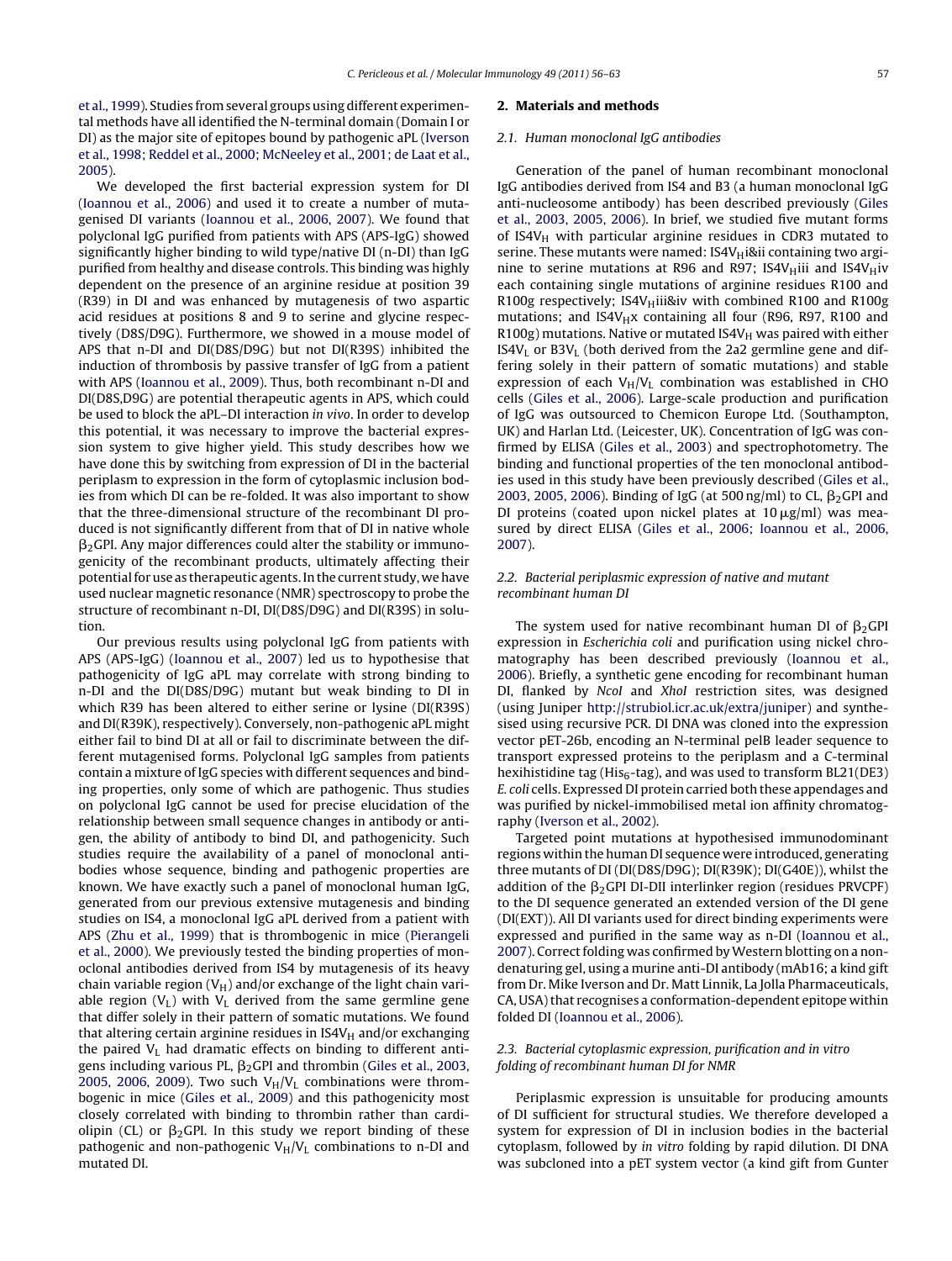Stier, Umea University, Sweden) providing for expression of an N-terminal  $His<sub>6</sub>$ -tag followed by a tobacco etch virus (TEV) protease cleavage site. The vector was transformed into Rosetta (DE3) E. coli cells (Novagen), grown in LB medium with  $30 \mu$ g/ml kanamycin and 35  $\mu$ g/ml chloramphenicol (37 °C, 8 h). Following overnight culture in PG medium [\(Studier,](#page-7-0) [2005\)](#page-7-0) (basal Eagle medium, vitamins, and antibiotics) cells were harvested and inoculated into 10-times the overnight culture volume in PG medium including ammonium sulphate-<sup>15</sup>N<sub>2</sub> and/or p-glucose-<sup>13</sup>C<sub>6</sub> (Cambridge Isotope Laboratories, Inc.) for isotope labelling. Cells were grown at 37 °C to OD<sub>600</sub>  $\sim$  1.0 and DI expression was induced by 1 mM isopropylthiogalactoside for 4 h. Cells were harvested, lysed by sonication in 50 mM Tris 300 mM NaCl pH8.0, and centrifuged (20 min, 27,000  $\times$  g). The cell pellet was resuspended using a mortar and pestle type homogeniser in 0.1 M potassium phosphate, 10 mM Tris–HCl, 6 M guanidine hydrochloride (GdnHCl) pH8.0, sonicated to reduce viscosity and clarified by centrifugation (1 h, 27,000  $\times$  g). The supernatant was purified by gravity-flow IMAC (Ni-IDA agarose; Generon). After washing at pH8.0, DI was eluted in 0.1 M potassium phosphate, 10 mM Tris–HCl, 6 M GdnHCl pH4.5. The eluate was concentrated to 4 ml by centrifugal ultrafiltration (Vivaspin20, Vivascience), and the protein was reduced by incubation with 50 mM Tris (2-carboxyethyl) phosphine (TCEP; 2 h,  $20^{\circ}$ C). Monomeric DI was isolated by size-exclusion chromatography (SEC; Superdex75, GE Healthcare) in 0.1 M potassium phosphate 10 mM Tris–HCl, 6 M GdnHCl pH4.5 and concentrated to 10 mg/ml. The reduced DI was then diluted batchwise  $(100 \,\mu$ l every 30 min) ca. 200-fold into 100 mM Tris–HCl, 600 mM arginine, 3 mM cysteine, 0.3 mM cystine pH8.5. After 48 h at 4 ◦C, folded DI was concentrated to 5 ml and dialysed against PBS. Analysis by analytical SEC and NMR showed that folding was quantitative. The DI(D8S/D9G) and DI(R39S) variants were prepared in an identical fashion to n-DI.

Cytoplasmic and periplasmic-expressed n-DI were compared for apparent hydrodynamic size and conformation as previously described [\(Ioannou](#page-7-0) et [al.,](#page-7-0) [2006,](#page-7-0) [2007\).](#page-7-0) n-DI expressed in insect cells (a kind gift from Dr. Mike Iverson and Dr. Matt Linnik, La Jolla Pharmaceuticals, CA, USA) was used as a positive control.

## 2.4. Direct binding assay of aPL to cytoplasmic-expressed DI

Binding of native IS4, and negative and positive control antibodies to cytoplasmic-expressed n-DI, coated on a nickel ELISA plate at  $10 \mu$ g/ml, was assessed as previously described ([Ioannou](#page-7-0) et [al.,](#page-7-0) [2006\).](#page-7-0) The negative control was a non-aPL monoclonal human IgG (expressed in the same way as native IS4, does not bind CL or  $\beta_2$ GPI). The positive control was a polyclonal IgG sample from a female patient with APS (with a history of pregnancy morbidity, persistently positive aCL, anti- $\beta_2$ GPI antibodies and lupus anticoagulant). All IgG antibodies were tested at 25, 50 and  $100 \mu$ g/ml.

# 2.5. NMR studies of cytoplasmic-expressed in vitro-folded DI proteins

The majority of NMR spectra were acquired at 25 ◦C on Bruker AVANCE III spectrometers (operating at a nominal <sup>1</sup>H frequency of 600 MHz or 700 MHz). Sequence-specific resonance assignments were obtained using standard triple resonance NMR protocols ([Cavanagh](#page-6-0) et [al.,](#page-6-0) [2006\).](#page-6-0) NMR spectra were processed using NMRpipe/NMRDraw ([Delaglio](#page-7-0) et [al.,](#page-7-0) [1995\)](#page-7-0) and analyzed using CCPN Analysis version 2 ([Vranken](#page-7-0) et [al.,](#page-7-0) [2005\).](#page-7-0) <sup>1</sup>H, <sup>13</sup>C, and <sup>15</sup>N chemical shifts were referenced indirectly to sodium 2,2-dimethyl-2-silanepentane-5-sulfonate (DSS), using absolute frequency ratios for the  $1H$  signals ([Wishart](#page-7-0) et [al.,](#page-7-0) [1995\).](#page-7-0)



**Fig. 1.** Cytoplasmic-expressed DI behaves as periplasmic-expressed DI. (A) All E. coli-expressed DI proteins are of the same size and (B) correct conformation, shown by Western blot. Antibodies against (A) the DI-attached his<sub>6</sub>tag and (B) correctly folded human DI were used to blot for bacterial cytoplasmic-expressed (lane 1), periplasmic expressed (lane 2) and (insect cell) baculovirus-expressed native DI (n-DI) (lane 3) as a positive control. All DI proteins were recognised by both antibodies, hence were of the same size and conformation. (C) Native DI expressed in the cytoplasm is bound by aPL but not control IgG. Cytoplasmic-expressed n-DI (10  $\mu$ g/ml) was tested in a direct binding assay against native IS4 (IS4V<sub>H</sub>/IS4V<sub>L</sub>), control monoclonal IgG (expressed and purified in the same way as native IS4) and a polyclonal IgG in-house standard (derived from the sera of a female patient with the APS). All IgG samples were tested at varying doses, from 25 to 100  $\mu$ g/ml, to demonstrate a dose-dependent effect. Concentrations of IgG are shown on the x-axis, with OD at 405 nm on the y-axis. For all IgG tested at  $25-100 \mu$ g/ml in triplicate, the standard deviation ranged from 0.004 to 0.014, hence error bars are too small to be seen.

### **3. Results**

# 3.1. Cytoplasmic expression and immunological characterisation of in vitro folded DI

After purification, in vitro folding and dialysis, the yield of  $his<sub>6</sub>$ -tagged DI protein obtained from cytoplasmic expression was approximately 4 mg/L. In comparison the typical yield from the periplasmic expression system was approximately  $100 \mu g/L$ . Western blotting with anti-His $_6$ -tag antibody (Fig. 1A) showed that periplasmic and cytoplasmic n-DI migrate at the same rate indicating a consistent molecular mass (ca. 7 kDa). Furthermore, cytoplasmic-expressed DI binds a murine monoclonal antibody (mAb16) that only recognises folded DI (Fig. 1B). Lastly,  $IS4V_H/IS4V_L$  and polyclonal APS-IgG were shown to bind strongly to cytoplasmic-expressed n-DI, whilst control monoclonal IgG did not (Fig. 1C).

# 3.2. NMR studies of cytoplasmic-expressed native DI, DI(D8S/D9G) and DI(R39S)

Samples of n-DI and the variants DI(D8S/D9G) and DI(R39S) were prepared with either  $^{15}N$ -(variants) or double  $^{15}N$ -/ $^{13}C$ -(native) isotope labelling for examination by multidimensional heteronuclear NMR investigation. Two-dimensional (2D) <sup>15</sup>N, <sup>1</sup>Hheteronuclear single quantum correlation (HSQC) spectroscopy is commonly used to assess the folding status of small proteins. A given protein yields a particular pattern of backbone 15N–1H correlation peaks (cross peaks) in the spectrum, the dispersion of which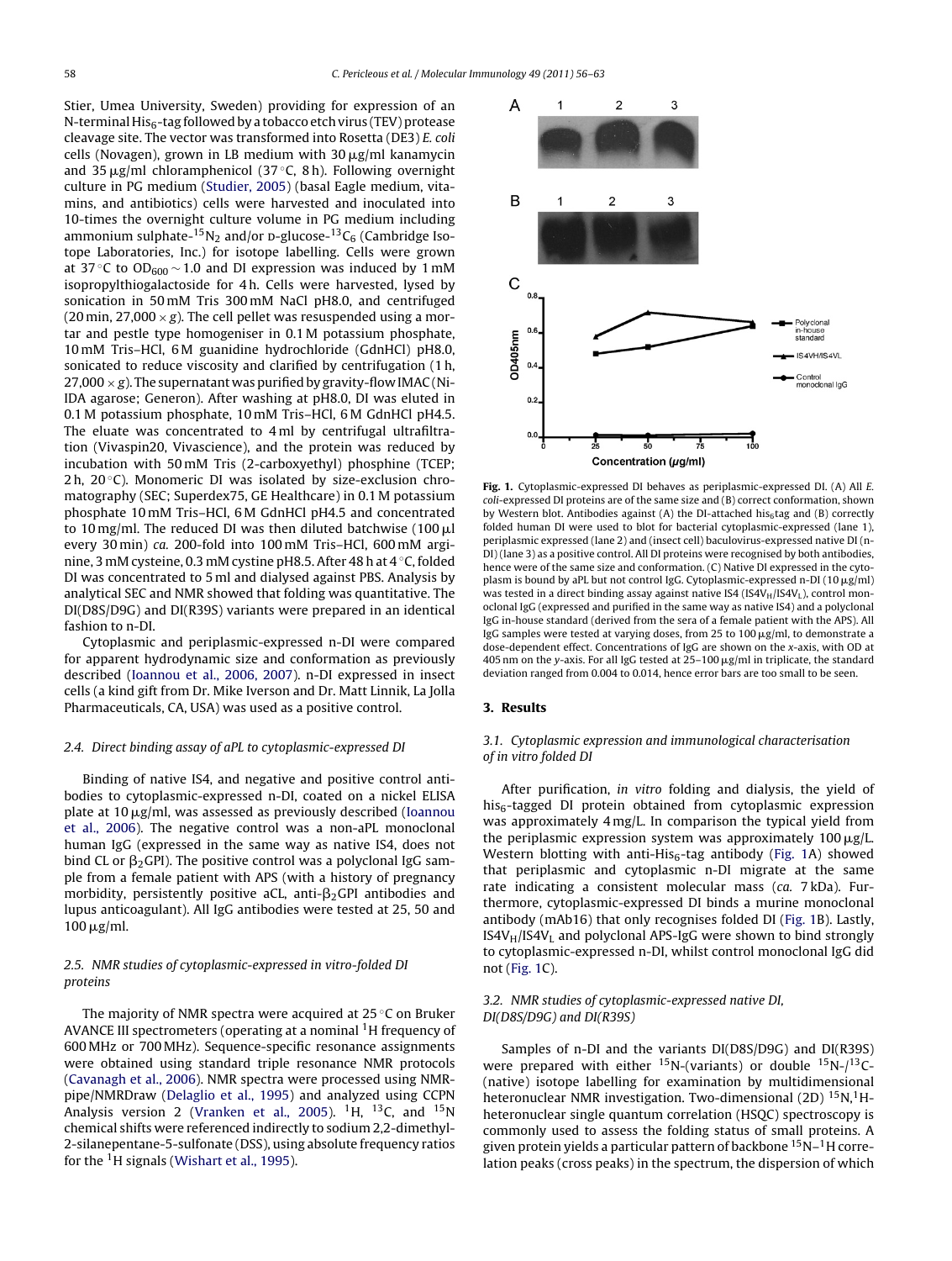provides a characteristic 'fingerprint' corresponding to the localprimary, secondary and tertiary structure of the protein. In general, globular folded proteins display significantly higher degree of cross peak chemical shift dispersion than polypeptide chains that are disordered, reflecting the engagement of backbone amide NH groups in stable H-bonding and other non-covalent interactions with the immediate neighbouring atoms in the protein.

 $2D<sup>15</sup>N<sub>1</sub><sup>1</sup>H$  HSQC NMR yielded a well resolved spectrum for n-DI, with excellent chemical shift dispersion unambiguously characteristic of a folded globular domain ([Fig.](#page-4-0) 2A). Full sequence-specific assignments of the n-DI amide NH cross peaks were obtained using standard triple resonance 3D NMR spectroscopy [\(Cavanagh](#page-6-0) et [al.,](#page-6-0) [2006\).](#page-6-0) The assignments allow for prediction of the local secondary structure ( $\alpha$  vs.  $\beta$  conformation) along the n-DI chain using both the Chemical Shift Index ([Wishart](#page-7-0) [and](#page-7-0) [Sykes,](#page-7-0) [1994\)](#page-7-0) (CSI) and TALOS+ ([Shen](#page-7-0) et [al.,](#page-7-0) [2009\)](#page-7-0) computer programs. These programs exploit databases of secondary chemical shifts for proteins with known 3D structure (a secondary chemical shift represents the difference between the observed chemical shift for a given nucleus and the corresponding chemical shift for a similar nucleus in a peptide with random coil conformation). In [Fig.](#page-4-0) 2B we plot the output of the CSI and TALOS+ analysis (where those programs provide an high confidence prediction), along with the pattern of observed backbone NH/solvent exchange characteristics (lack of observed exchange indicates that the amide NH is likely engaged in regular H-bonded secondary structure), and align these parameters with the secondary structure of the n-DI domain in the X-ray crystal structure of intact  $\beta_2$ GPI (PDB codes 1QUB ([Bouma](#page-6-0) et [al.,](#page-6-0) [1999\)](#page-6-0) and 1C1Z [\(Schwarzenbacher](#page-7-0) et [al.,](#page-7-0) [1999\)\)](#page-7-0). The pattern of the NMRderived parameters is entirely consistent with the  $\beta$ -rich secondary structure of the protein in the crystal structure. In addition, the n-DI structure is constrained by two disulphide cross-links (confirmed by characteristic C $\beta$  chemical shifts in the NMR spectra of the oxidized Cys residues ([Sharma](#page-7-0) [and](#page-7-0) [Rajarathnam,](#page-7-0) [2000;](#page-7-0) [Wang](#page-7-0) et [al.,](#page-7-0) [2006\)\)](#page-7-0). Preliminary calculations of the 3D structure of n-DI based upon inter-proton NOE contacts yield a 3D conformer bundle that superposes well with the crystal structure.

In summary, these NMR spectroscopy data indicate that in solution the n-DI protein, obtained by refolding of material expressed in inclusion bodies, adopts the protein fold anticipated from the X-ray structure of the intact protein purified from citrated human plasma. Conversely, we can be confident that the atomic coordinates of the crystal structure provide an excellent model for the conformation of the n-DI protein in solution, and a reliable framework for computer modelling of the effects of surface residue substitutions, without the necessity to produce a highly refined solution structure by relatively laborious NMR study. However the 'fingerprint spectrum' provided by  ${}^{15}N,{}^{1}H$ -HSQC NMR provides an efficient and robust basis for the assessment of the effects of the substitution of surface residue side chains in DI.

The 2D <sup>15</sup>N,<sup>1</sup>H HSQC spectra of the DI(D8S/D9G) and DI(R39S) variants superpose well with the spectrum of n-DI [\(Fig.](#page-4-0) 3A and B respectively). Whilst the majority of resolved cross peaks are unperturbed by the mutations, there are small chemical shift differences for a small subset of cross-peaks. Using the chemical shift assignments of n-DI it is clear that in each case these are limited to residues at or around the mutation site in the overall 3D structure of DI. This is illustrated in the diagrams of the polypeptide backbone of DI(D8S/D9G) and DI(R39S) in [Fig.](#page-4-0) 3A and B. In each case, the residues showing chemical shifts (shown in yellow) are clustered around the sites of mutation (shown in red). Therefore, relative to n-DI, the overall polypeptide folding topology of the DI(D8S/D9G) and DI(R39S) variants is maintained and the effects of the introduced mutations upon interaction with antibodies must be determined by local effects on the surface of DI rather than by any gross change in the overall protein fold.

3.3. Substitution of  $V_H$  CDR3 arginine residues in the panel of ten monoclonal  $V_H/V_L$  combinations alters binding to native DI and CL in a similar pattern

We studied ten monoclonal  $V_H/V_L$  combinations with arginine to serine mutations at four different sites (R96S, R97S, R100S and R100gS) in IS4V<sub>H</sub>CDR3, paired with either IS4V<sub>L</sub> or B3V<sub>L</sub> [\(Table](#page-5-0) 1). Our previous work focused on the binding of these variants to a range of antigens ([Giles](#page-7-0) et [al.,](#page-7-0) [2003,](#page-7-0) [2006,](#page-7-0) [2009\),](#page-7-0) effects on cultured endothelial cells in vitro, and the ability to promote thrombosis in a mouse model in vivo [\(Giles](#page-7-0) et [al.,](#page-7-0) [2009\).](#page-7-0) We do not reproduce those published results in this paper, but the known sequence and key binding properties of the variants are summarised here in [Table](#page-5-0) 1. Previously, we showed that introducing any of these four mutations into IS4V<sub>H</sub>/IS4V<sub>L</sub> reduced binding to both CL and  $\beta_2$ GPI [\(Giles](#page-7-0) et [al.,](#page-7-0) [2006\).](#page-7-0) We found a similar effect of these mutations on binding to n-DI, with a pattern that most closely mirrors binding to CL (binding to CL,  $β<sub>2</sub>$ GPI and DI are summarised in [Table](#page-5-0) 1, binding to DI variants is graphically shown in [Fig.](#page-5-0) 4A and B). In the presence of IS4V<sub>L</sub> ([Fig.](#page-5-0) 4A) any mutation in IS4V<sub>H</sub> reduced binding to n-DI, apart from R100gS (IS4V $_H$ iv/IS4V<sub>L</sub>) which displayed reduced binding to CL and  $\beta_2$ GPI but not to n-DI. In particular, simultaneous mutation of R100S and R100gS (IS4V $_{\text{H}}$ iii&iv/IS4V<sub>L</sub> and  $IS4V_Hx/IS4V_L$ ) had the most profound effects with abrogation of binding to n-DI [\(Fig.](#page-5-0) 4A). Therefore, the combination of R100 and R100g residues in native IS4 is important for the recognition of CL,  $\beta_2$ GPI and n-DI.

As observed with CL and  $\beta_2$ GPI binding, the presence of B3V<sub>I</sub> [\(Fig.](#page-5-0) 4B) enhanced the ability of native and mutated IS4V $_H$  chains to bind n-DI compared with equivalent IS4V<sub>H</sub>/IS4V<sub>L</sub> pairings [\(Fig.](#page-5-0) 4A and B). In the presence of  $IS4V_L$ , R100S and R100gS mutations clearly had a much larger effect than R96S and R97S on binding to n-DI, however this pattern was not observed in combinations containing B3V<sub>L</sub>. In these B3V<sub>L</sub> combinations (IS4V<sub>H</sub>iii&iv/B3V<sub>L</sub>; IS4V<sub>H</sub>x/B3V<sub>L</sub>; and IS4V<sub>H</sub>i&ii/B3V<sub>L</sub>), all mutations introduced into  $IS4V_H$  reduced binding to n-DI by a similar degree.

# 3.4. IS4-derived monoclonal antibodies differ in their ability to discriminate variants of DI

Previously, we showed by both direct and fluid-phase inhibition ELISA that polyclonal APS-IgG bound strongly to n-DI and DI(D8S/D9G), but displayed reduced binding to the DI variants DI(R39K) and DI(R39S) [\(Ioannou](#page-7-0) et [al.,](#page-7-0) [2007\).](#page-7-0) Binding to the  $DI(G40E)$  and  $DI(EXT)$  variants was difficult to interpret since direct ELISA results suggested an increase in binding to APS-IgG, but inhibition ELISAs failed to confirm this finding. In this study, we found that the native combination  $IS4V_H/IS4V_L$  was very similar to APS-IgG in its pattern of direct binding to most of the DI variants. Compared to its ability to bind n-DI,  $IS4V_H/IS4V_L$  bound 3.7-fold more strongly to DI(D8S/D9G), 2.9-fold more strongly to DI(G40E) and almost 2-fold less strongly to DI(R39K) [\(Table](#page-5-0) 2 and [Fig.](#page-5-0) 4A). Binding to the DI(EXT) variant was 2.5-fold less strong as to n-DI, consistent with the results seen in fluid-phase binding to APS-IgG [\(Ioannou](#page-7-0) et [al.,](#page-7-0) [2007\).](#page-7-0)

In contrast, none of the  $IS4V_H/IS4V_L$  variants with mutations introduced in  $IS4V_HCDR3$  showed the same degree of similarity to APS-IgG as native  $IS4V_H/IS4V_L$  ([Table](#page-5-0) 2 and [Fig.](#page-5-0) 4A). Introducing the R100S mutation reduced (IS4V $_{\text{H}}$ iii/IS4V<sub>L</sub>) or abrogated  $(IS4V_Hiii&iv/IS4V_L$  and  $IS4V_Hx/IS4V_L)$  binding to all DI variants. Double R96S and R97S or single R100gS mutations (IS4V $_{\rm H}$ i&ii/IS4VL and IS4V $_H$ iv/IS4V<sub>L</sub>) had a more subtle effect. These variants were still able to bind strongly to DI(D8S/D9G) and DI(G40E) variants, but unlike IS4V $_H$ /IS4V<sub>L</sub> they bound to DI(R39K) better than n-DI, indicating a reduced ability to discriminate the residue at position 39 on DI. This phenomenon was particularly marked for  $IS4V_H$ iv/IS4V<sub>L</sub>,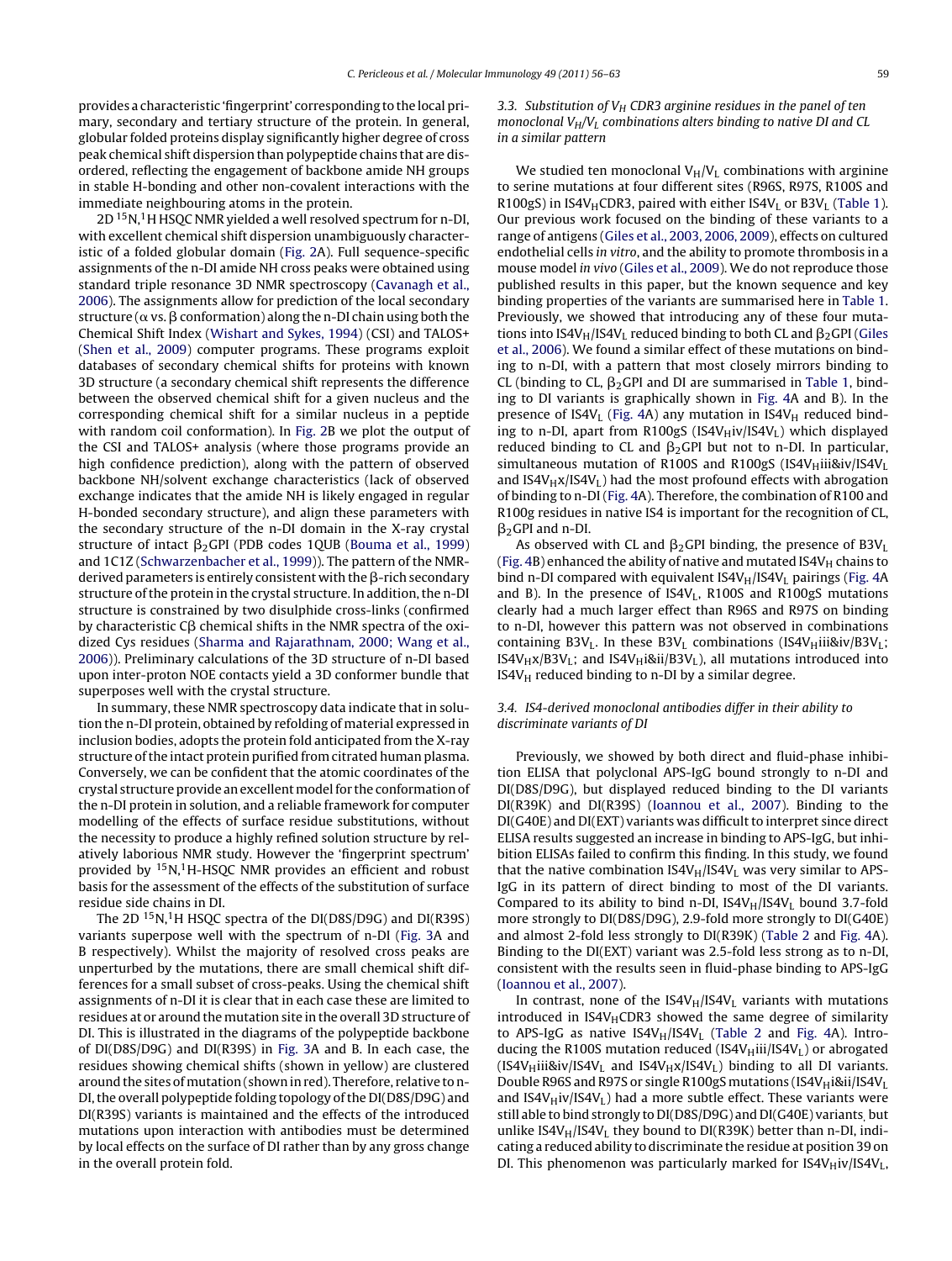<span id="page-4-0"></span>

 ${\sf Fig. 2.}$  NMR analysis of  $\beta_2$ GPI native DI. (A) The 2D <sup>15</sup>N,<sup>1</sup>H-HSQC spectrum of <sup>15</sup>N,<sup>13</sup>C-labelled  $\beta_2$ GPI native DI. The sequence-specific backbone amide NH cross peak assignments obtained by 3D triple resonance methods are indicated. The dispersion of cross peaks is typical of a well-ordered globular protein domain. (B) Analysis of the  $\beta_2$ GPI native DI NMR data with reference to the conformation in the X-ray structure of intact  $\beta_2$ GPI. We plot two indicators on a per-residue basis of the local backbone torsion angles based upon the backbone atom chemical shift assignments for  $\beta_2$ GPI DI: the chemical shift index (CSI; bottom) and the secondary structure prediction of the program TALOS+. In each case the prediction is either for extended strand (filled symbol) or  $\alpha$ -helical (empty symbol) conformation. Also indicated is the qualitative assessment of the rate of backbone amide NH/solvent exchange due to H-bonding based upon the presence or absence of an exchange NH/solvent water cross peak in a 3D <sup>15</sup>N-separated <sup>1</sup>H-NOESY spectrum of  $\beta_2$ GPI DI. The overall pattern of these parameters is consistent with the β-strand-rich secondary structure of  $\beta_2$ GPI DI (top) as seen in the crystal structure (PDB code 1QUB<sup>32</sup>).

which bound very strongly to DI(R39K). A similar lack of selectivity of binding was seen more clearly in  $B3V<sub>L</sub>$  combinations ([Table](#page-5-0) 2 and [Fig.](#page-5-0) 4B). All such combinations displayed enhanced binding to variant forms of DI – except DI(EXT) – compared to n-DI.  $IS4V_H/B3V_L$  bound n-DI, and all its variants (including DI(R39K)) to a similar degree. Combinations of  $B3V_L$  with  $IS4V_H$  containing any arginine to serine mutation showed excellent binding to DI(D8S/D9G), DI(R39K) and DI(G40E). However, introduction of these arginine–serine mutations into  $IS4V_H/B3V_L$  did reduce binding to n-DI and DI(EXT).

#### **4. Discussion**

This study has resulted in two advances important to the potential development of recombinant DI as a treatment for APS. First, we established cytoplasmic expression of recombinant human DI in E. coli in high yield. Secondly, we confirmed by NMR analysis that the structures of in vitro folded DI and two variants are consistent with its crystal structure. Therefore, the effects of D8-D9 and R39 substitutions on antigen–antibody interactions are dominated by local effects on the surface properties of DI and do not cause major



Fig. 3. NMR analysis and comparison of native and mutant DI spectra. Superposition of the 2D <sup>15</sup>N,<sup>1</sup>H HSQC spectra of (A) D8S/D9G and (B) R39S (red contours) with that of native DI (black contours) of  $\beta_2$ GPI. Inserts show a backbone C $\alpha$  tracing of the  $\beta_2$ GPI DI structure highlighting the site of mutation (red spheres) and residues whose cross peaks are shifted in the spectrum of the mutant protein by greater than the cross peak linewidth (yellow spheres). Note that the majority of cross peaks are not shifted by the mutations, and that the shifts are for residues local to the mutation site, indicating maintenance of the overall 3D fold of the variant proteins. (For interpretation of the references to color in this figure legend, the reader is referred to the web version of the article.)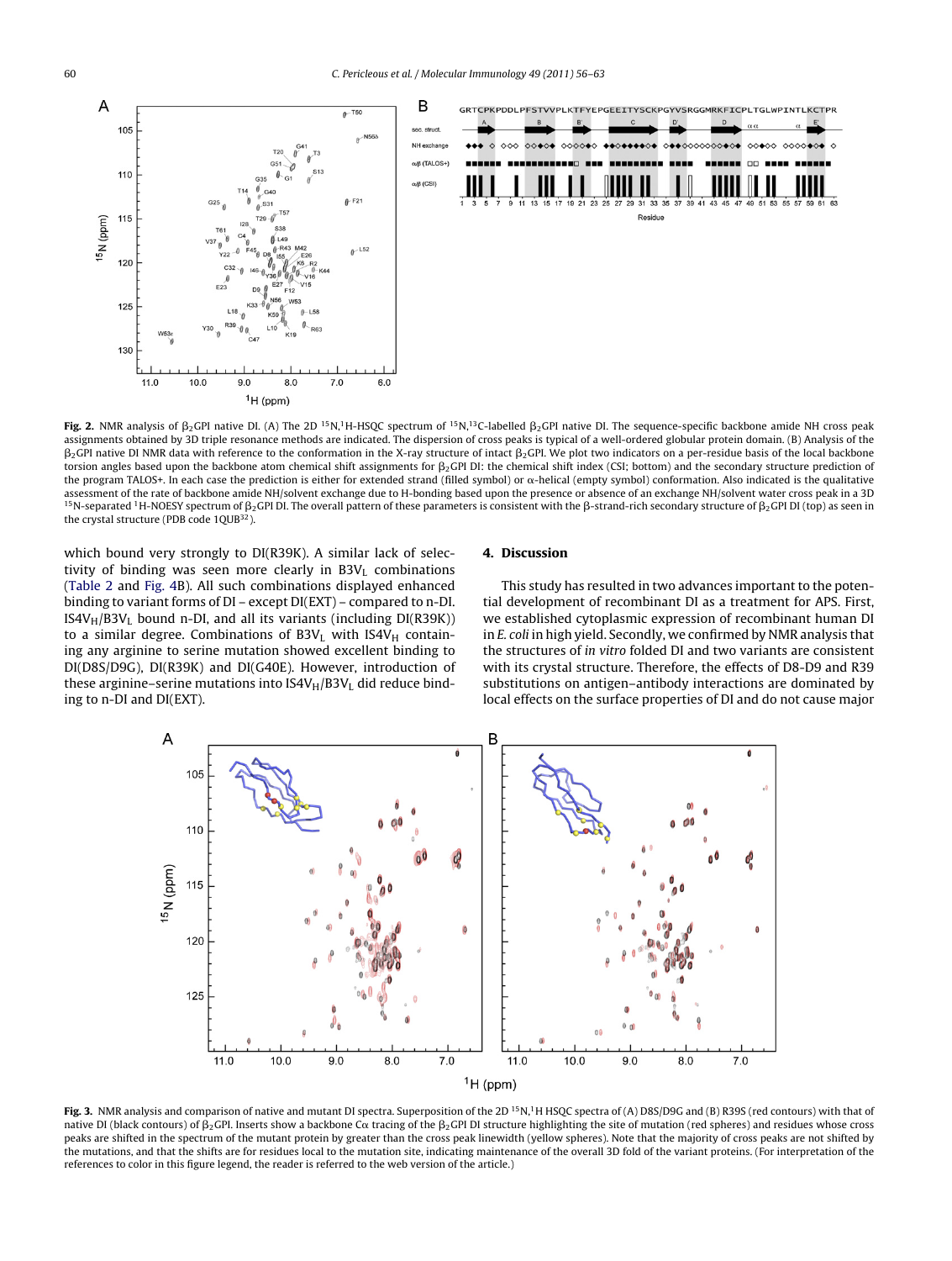<span id="page-5-0"></span>

| Table 1                                                |  |
|--------------------------------------------------------|--|
| The ability of monoclonal aPL to bind native antigens. |  |

| Heavy chain     | Position 96 | Position 97 | Position 100 | Position 100g | Light chain       | CL.      | $\beta$ <sub>2</sub> GPI | Native DI |
|-----------------|-------------|-------------|--------------|---------------|-------------------|----------|--------------------------|-----------|
| $IS4V_H$        | R           |             |              |               | IS4V <sub>I</sub> | $^{++}$  |                          |           |
| $IS4V_Hi8ii$    |             |             |              |               | IS4V <sub>I</sub> |          |                          |           |
| $IS4V_H$ iii    |             |             |              |               | IS4V <sub>L</sub> |          |                          |           |
| $IS4V_H$ iv     |             |             |              |               | IS4V <sub>L</sub> |          |                          |           |
| $IS4V_H$ iii&iv |             |             |              |               | IS4V <sub>L</sub> |          |                          |           |
| $IS4V_Hx$       |             |             |              |               | IS4V <sub>I</sub> |          |                          |           |
| $IS4V_H$        |             |             |              |               | B3V <sub>I</sub>  | $++++$   | $^{++}$                  | $^{++}$   |
| $IS4V_Hi8ii$    |             |             |              |               | B3V <sub>I</sub>  | $^{+++}$ |                          |           |
| $IS4V_H$ iii&iv |             |             |              |               | B3V <sub>I</sub>  | $^{+++}$ |                          |           |
| $IS4V_Hx$       |             |             |              |               | B3V <sub>L</sub>  |          |                          |           |

A panel of 10 monoclonal aPL, all comprised of native or mutated IS4V<sub>H</sub> paired with either IS4V<sub>L</sub> or B3V<sub>L</sub>, were tested against CL,  $\beta_2$ GPI, and native DI. Variants of IS4V<sub>H</sub> are named using Roman numerals to represent positions at which arginine (R) residues in IS4V<sub>H</sub>CDR3 have been replaced by serine (S) as indicated. Each V<sub>H</sub>/V<sub>L</sub> combination was tested at 500 ng/ml in triplicate and the degree of binding was defined from the mean absorbance as follows: −, OD < 0.1; +, OD 0.1–<0.4; ++, OD 0.4–<0.8; +++, OD 0.8–<1.2; and ++++, OD  $\geq$  1.2. CL and  $\beta_2$ GPI binding has previously been described in full ([Giles](#page-7-0) et [al.,](#page-7-0) [2006\).](#page-7-0) Abbreviations:  $\beta_2$ GPI, beta 2 glycoprotein I; CDR, complementarity determining region; CL, cardiolipin; DI, Domain I of  $\beta_2$ GPI; V<sub>H</sub>, variable heavy chain sequence; V<sub>L</sub>, variable light chain sequence.



 ${\sf Fig. 4.}$  Altering the pattern of arginine residues in aPL affects their ability to bind native and mutated DI of  $\beta_2$ GPI. (A) Mutating arginine residues in IS4V<sub>H</sub> affects the ability of native IS4 (IS4V<sub>H</sub>/IS4V<sub>L</sub>) to recognise DI variants. Native IS4V<sub>H</sub> and five IS4V<sub>H</sub> mutants, each with one or more arginine residues mutated, were paired with IS4V<sub>L</sub> and tested against five DI variants. (B) B3V<sub>L</sub> is dominant over IS4V<sub>L</sub> in allowing monoclonal aPL to bind DI variants. Native IS4V<sub>H</sub> and three variants were paired with B3V<sub>L</sub> instead of IS4VL. All antibodies were tested at 500 ng/ml, in triplicate. Mean OD at 405 nm is shown in the y-axis, with standard deviation bars. The ability of each antibody to bind native DI (as per Table 1) is also shown here. A summary of how each antibody bound each antigen is listed in Table 2.

changes in the three-dimensional structure of the domain. This confirms the predictions of the computer models of the structure of DI published in our previous paper ([Ioannou](#page-7-0) et [al.,](#page-7-0) [2007\).](#page-7-0)

We have recently used the murine femoral vein pinch model of APS to show that bacterially expressed human recombinant n-DI and DI(D8S/D9G) but not DI(R39S) significantly reduced thrombus size induced by APS-IgG in vivo [\(Ioannou](#page-7-0) et [al.,](#page-7-0) [2009\).](#page-7-0) The inhibitory effect of DI was dose dependent and at lower doses DI(D8S/D9G) was a more potent inhibitor than n-DI. Furthermore, DI inhibited APS-IgG induction of VCAM-1 on the aortic endothelial surface and production of tissue factor by murine macrophages ([Ioannou](#page-7-0) et [al.,](#page-7-0) [2009\).](#page-7-0) Hence n-DI, as well as DI(D8S/D9G), could be valuable as future therapeutics directly targeting pathogenic aPL, as opposed to current treatments which were not developed specifically for the APS but are generic anticoagulants such as warfarin and heparin. There are numerous expression systems currently used to produce human recombinant proteins for therapeutic purposes, such as bacterial, yeast, insect and mammalian cells. E. coli were the first such expression systems to be successfully exploited for drug production, leading to recombinant human insulin production to treat

| Table 2                                                                |  |
|------------------------------------------------------------------------|--|
| Tabular presentation of the results graphically illustrated in Fig. 4. |  |

|                                   | Native DI     | D8S/D9G | R39K | G40E | <b>EXT</b> |
|-----------------------------------|---------------|---------|------|------|------------|
| $IS4V_H/IS4V_L$                   | $100\%$ $(1)$ | 3.7     | 0.6  | 2.9  | 0.4        |
| $IS4V_Hi8ii/IS4V_L$               | 0.6           | 3.6     | 1.1  | 3.7  | 0.1        |
| $IS4V_H$ iii/IS $4V_L$            | 0.6           | 1.1     | 0.1  | 0.6  | 0.1        |
| $IS4V_H$ iv/IS $4V_L$             |               | 4.5     | 2.9  | 3.4  | 0.3        |
| $IS4V_H$ iii&iv/IS4V <sub>L</sub> |               |         |      |      | 0.1        |
| $IS4V_Hx/IS4V_L$                  |               | 0.1     | 0.1  | 0.1  |            |
| $IS4V_H/B3V_L$                    | 3.1           | 3.6     | 3.5  | 4.2  | 2.5        |
| $IS4V_Hi8ii/B3V_L$                | 1.7           | 4.5     | 3.0  | 4.8  | 0.3        |
| $IS4V_H$ iii&iv/B $3V_L$          | 1.7           | 3.7     | 2.0  | 4.6  | 0.6        |
| $IS4V_Hx/B3V_L$                   |               | 5.2     | 3.3  | 4.7  | 0.1        |

Binding of native IS4 (IS4VH/IS4VL) to native DI was determined as 100% activity (equivalent to 1-fold), and was used to calculate a fold increase or decrease in the ability of each aPL to bind each of the five DI variants used in this study.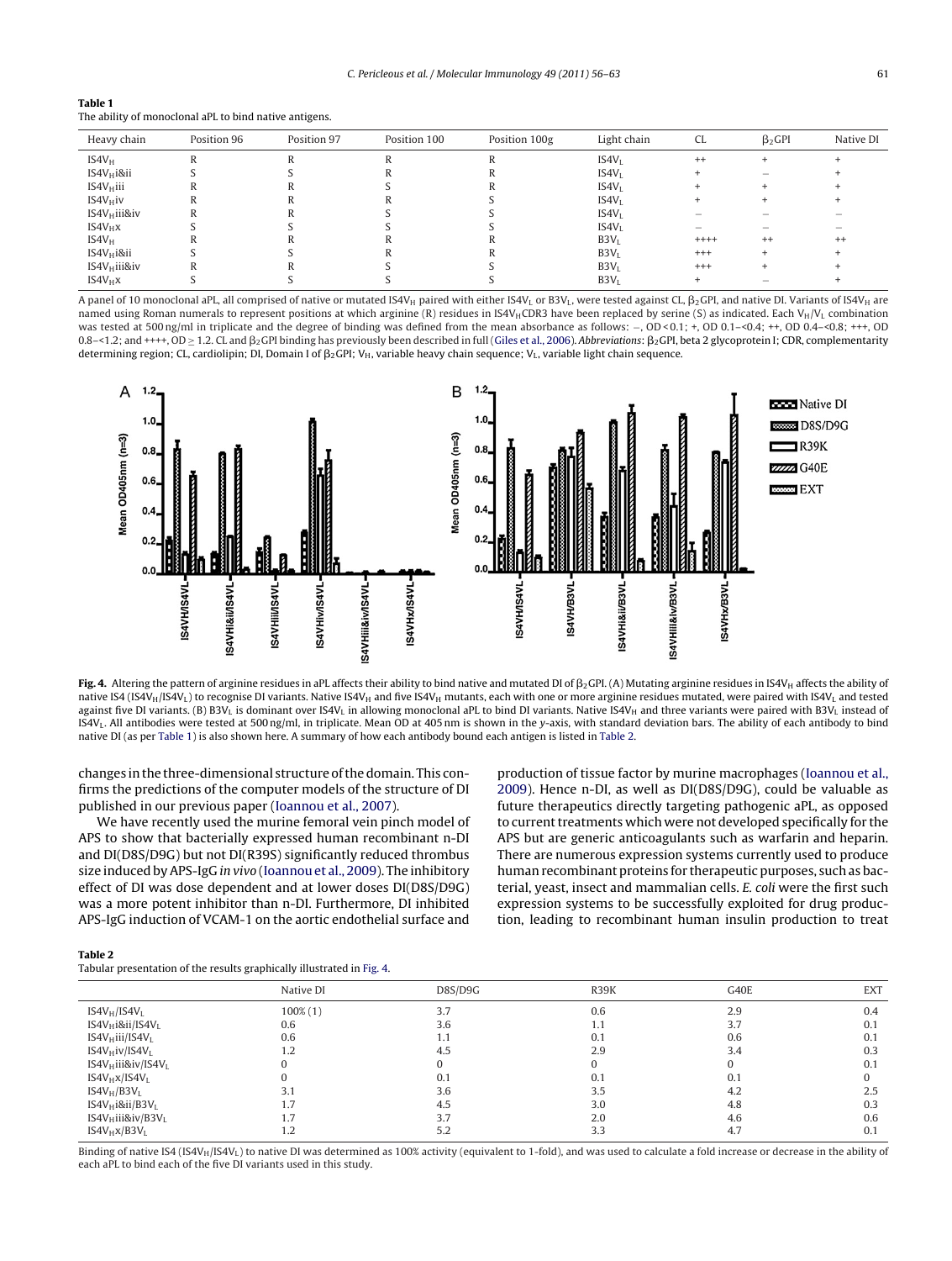<span id="page-6-0"></span>diabetes ([Kroeff](#page-7-0) et [al.,](#page-7-0) [1989\).](#page-7-0) Bacterial expression has important advantages in terms of larger scale and lower expense, but is best used for proteins that lack glycosylation, such as recombinant tissue plasminogen activator, used to treat patients with acute myocardial infarction. DI is not glycosylated in vivo and is thus a good candidate for bacterial expression, as achieved in this study.

It is widely accepted that monoclonal aPL accumulate arginine to serine mutations, and these arginine residues allow recognition of antigenic targets. We previously showed that the R100 and R100g residues in IS4V $_H$ CDR3 played a critical role in binding of IS4 to PL and  $\beta_2$ GPI, whereas R96 and R97 residues did not [\(Giles](#page-7-0) et [al.,](#page-7-0) [2003,](#page-7-0) [2005,](#page-7-0) [2006\).](#page-7-0) Our current findings are that mutations at R100 and R100g in IS4V $_H$  are also more effective at altering binding to DI, compared to mutations at R96 and R97. This result supports the theory that DI contains an important epitope, that apparently drove the accumulation of R100 and R100g in the B cell clone that originally produced IS4. From this study, we now see a distinction between R100 and R100g that was not evident before. Any IS4V $_H$ /IS4V<sub>L</sub> mutant carrying the R100S mutation displayed reduced/no binding to all DI variants tested. In contrast, introducing the single R100gS mutation into  $IS4V_H/IS4V_L$  enhanced binding to DI(D8S/D9G), DI(R39K), and DI(G40E) mutants.

Therefore, we propose that the presence of R100 is critical in enabling IS4-DI binding whilst R100g is not as important but plays a role in the interaction with the R39 epitope. In particular, the R39K mutation in DI dramatically enhances the binding of  $IS4V_H$ iv/IS4V<sub>L</sub>, hence the residues at position 100g in IS4V<sub>H</sub>CDR3 and position 39 in DI may interact closely in this antigen/antibody complex. Since both of these residues are positively charged arginines in the native sequences, any interaction between them is unlikely to be entirely electrostatic in nature. In fact, our findings do not suggest a major role for interaction of positive residues in IS4V $_H$ CDR3 with surfaceexposed negative residues on the surface of DI. For example, we found that mutation of R100g to serine in  $IS4V_H/IS4V_L$  enhanced binding to n-DI compared to native IS4. Furthermore, most  $V_H/V_L$ combinations regardless of the pattern of arginine to serine mutations displayed enhanced binding to DI(D8S/D9G) which has a reduction in overall surface charge. Therefore, alternative mechanisms such as hydrogen bond or hydrophobic contact formation may be important in the aPL–DI interaction.

We previously showed that  $IS4V_H/B3V_L$  binds strongly to PL and  $\beta_2$ GPI but is not pathogenic in mice whereas the closely related IS4V<sub>H</sub>i&ii/B3V<sub>L</sub> and IS4V<sub>H</sub>/IS4V<sub>L</sub> are pathogenic [\(Giles](#page-7-0) et [al.,](#page-7-0) [2009\).](#page-7-0) We postulated whether this difference occurs because IS4V $_H$ i&ii/B3V<sub>L</sub> and IS4V $_H$ /IS4V<sub>L</sub> bind thrombin whereas  $IS4V_H/B3V_L$  does not, and/or because of some other difference in binding selectivity. Our current study explores the hypothesis that this difference in pathogenicity may also reflect differences between the ways in which DI is bound by these three monoclonal antibodies. Our results provide some support for this hypothesis. In particular,  $IS4V_H/B3V_L$  displayed enhanced binding to all DI variants with very little discrimination between native and mutant DI – a completely different pattern to that seen with  $IS4V_H/IS4V_L$ . The properties of  $IS4V_Hi8ii/BSV_L$  binding to DI are intermediate between those of  $IS4V_H/IS4V_L$  and  $IS4V_H/BSV_L$  (see [Fig.](#page-5-0) 4), which is consistent with our previous studies examining binding to PL and β2GPI ([Giles](#page-7-0) et [al.,](#page-7-0) [2006,](#page-7-0) [2009\).](#page-7-0) We previously showed that of six PL tested,  $IS4V_H/B3V_L$  bound strongly to all six (including neutral PL), IS4V $_H$ i&ii/B3V<sub>L</sub> bound four of six (and not to neutral PL) and  $IS4V_H/IS4V_L$  bound two of six PL tested (not neutral PL). In the current study,  $IS4V_H/B3V_L$  binds strongly to all DI variants, IS4V $_H$ i&ii/B3V<sub>L</sub> does not bind the DI(EXT) variant and has lower binding to DI(R39K), whereas  $IS4V_H/IS4V_L$  binds only n-DI, DI(D8S/D9G) and DI(G40E) (i.e. with a similar profile to polyclonal IgG derived from the blood of patients with APS). The lack of selectivity of binding displayed by  $IS4V_H/B3V_L$  is striking and unique amongst this panel of ten IgG antibodies. However there is no simple relationship between pathogenicity and ability to discriminate different DI variants. Thus IS4V $_H$ i&ii/B3V<sub>L</sub> and IS4V $_H$ i&ii/IS4V<sub>L</sub> show very similar patterns of binding to the five DI variants studied, but only the first was pathogenic in mice [\(Giles](#page-7-0) et [al.,](#page-7-0) [2009\),](#page-7-0) and only four of these ten  $V_H/V_L$  combinations have been tested for pathogenicity in the mouse model. A full understanding of the structure–activity profile for these antibodies will require further progress in obtaining high resolution structural data for one or more of them in complex with the relevant cognate antigen(s).

In summary we have developed a new bacterial expression system enabling the production of high yields of n-DI and DI(D8S/D9G) in the form of cytoplasmic inclusion bodies from which DI proteins can be isolated and refolded in vitro. NMR studies indicate that these recombinant molecules have very similar structure to that of DI found as part of whole  $\beta$ 2GPI in vivo. Both n-DI and DI(D8S/D9G) have been shown to inhibit binding and pathogenicity of IgG aPL derived from patients with APS. Thus the production of these molecules in a high-yield bacterial system has clear implications for the feasibility of developing recombinant n-DI and/or DI(D8S/D9G) as therapeutic agents for the APS.

#### **Disclosure**

The authors have no conflicting financial interests.

#### **Acknowledgements**

We are indebted to Dr. Pojen Chen for donating the hybridoma line of native IS4. Monoclonal IgG expression vectors were a kind gift from Dr. Katy Kettleborough and Dr. Tarran Jones (Aeres Biomedical, London, UK). We are thankful to Dr. Siobhan ÒBrien and Dr. Alison Levy for their help and advice on the assembly of IgG constructs for expression. The murine monoclonal anti-DI antibody (mAb16) used in Western blot studies was a kind gift from Dr. Mike Iverson and Dr. Matt Linnik (La Jolla Pharmaceuticals, CA, USA). We are grateful for access to the MRC Centre for Biomedical NMR at Mill Hill. This work was supported by Arthritis Research, UK and the Oliver Bird Rheumatism Programme, Nuffield Foundation. The work in the Driscoll group is supported by the MRC (file reference U117574559). Dr. Ian Giles acknowledges support from the Rosetrees Foundation.

#### **References**

- Alarcon-Segovia, D., Deleze, M., Oria, C.V., Sanchez-Guerrero, J., Gomez-Pacheco, L., Cabiedes, J., Fernandez, L., Ponce de Leon, S., 1989. Antiphospholipid antibodies and the antiphospholipid syndrome in systemic lupus erythematosus. A prospective analysis of 500 consecutive patients. Medicine (Baltimore) 68 (6), 353–365.
- Bouma, B., de Groot, P.G., van den Elsen, J.M., Ravelli, R.B., Schouten, A., Simmelink, M.J., Derksen, R.H., Kroon, J., Gros, P., 1999. Adhesion mechanism of human beta(2)-glycoprotein I to phospholipids based on its crystal structure. EMBO J. 18 (19), 5166–5174.
- Cavanagh, J., Fairbrother, W.J., Palmer III, A.G., Skelton, N.J., Rance, M., 2006. Protein NMR Spectroscopy: Principles and Practice, second ed. Academic Press.
- Cervera, R., Khamashta, M.A., Shoenfeld, Y., Camps, M.T., Jacobsen, S., Kiss, E., Zeher, M.M., Tincani, A., Kontopoulou-Griva, I., Galeazzi, M., Bellisai, F., Meroni, P.L., Derksen, R.H., de Groot, P.G., Gromnica-Ihle, E., Baleva, M., Mosca, M., Bombardieri, S., Houssiau, F., Gris, J.C., Quere, I., Hachulla, E., Vasconcelos, C., Roch, B., Fernandez-Nebro,A., Piette, J.C., Espinosa, G., Bucciarelli, S., Pisoni, C.N., Bertolaccini, M.L., Boffa, M.C., Hughes, G.R., 2009. Morbidity and mortality in the antiphospholipid syndrome during a 5-year period: a multicenter prospective study of 1,000 patients. Ann. Rheum. Dis. 68 (9), 1428–1432.
- de Laat, B., Derksen, R.H., Urbanus, R.T., de Groot, P.G., 2005. IgG antibodies that recognize epitope Gly40–Arg43 in domain I of beta 2-glycoprotein I cause LAC, and their presence correlates strongly with thrombosis. Blood 105 (4), 1540–1545.
- de Laat, H.B., Derksen, R.H., Urbanus, R.T., Roest, M., de Groot, P.G., 2004. Beta2-glycoprotein I-dependent lupus anticoagulant highly correlates with thrombosis in the antiphospholipid syndrome. Blood 104 (12), 3598–3602.